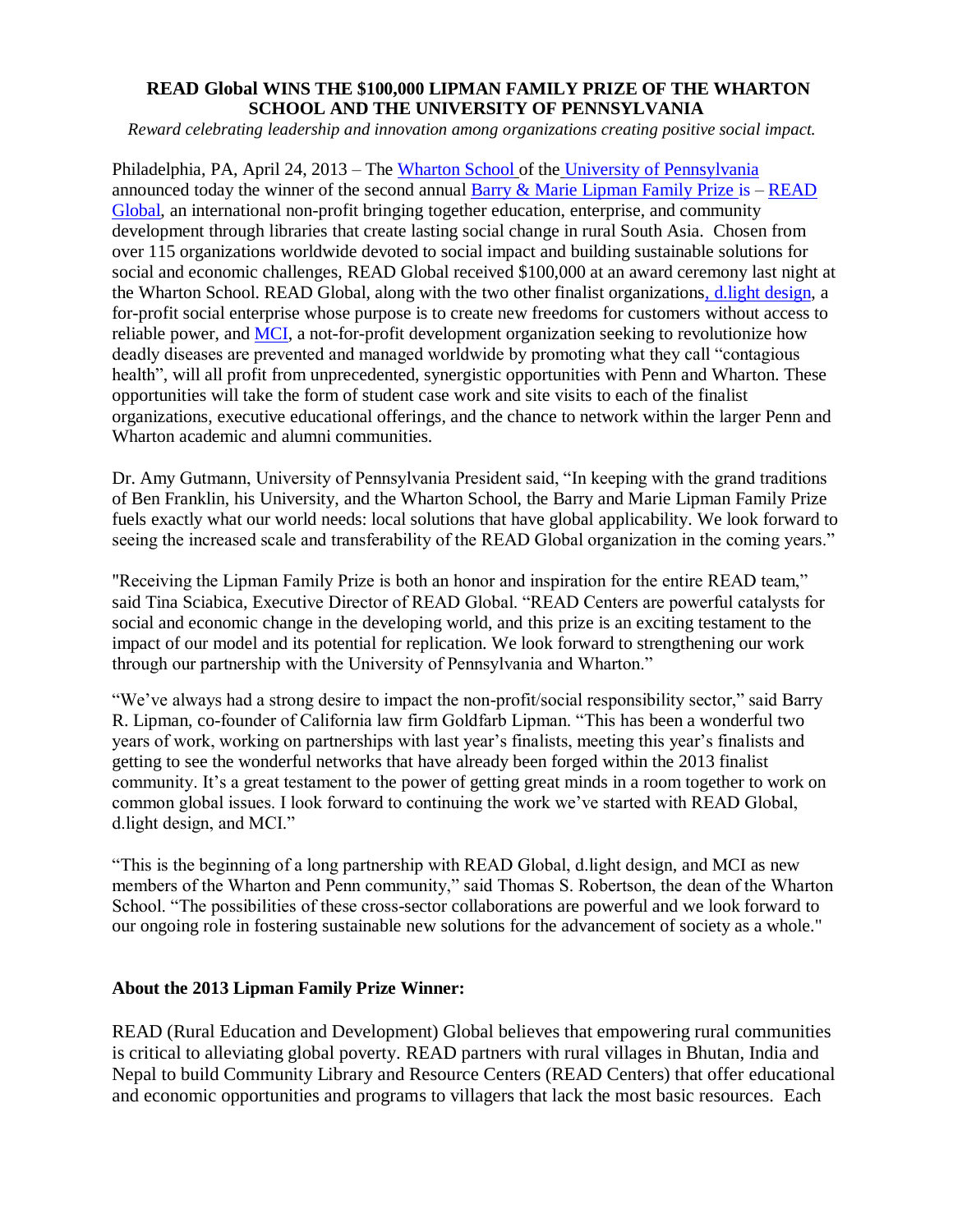READ Center is paired with a for-profit enterprise that generates revenue to sustain the center in the long run. READ works with some of the most disadvantaged populations in the world, where literacy rates are less than 50% and more than half of families live below the poverty line. By engaging and investing in READ Centers, rural communities are empowered with access to information, education and skills training – ultimately experiencing positive social transformation and increased economic opportunity. This cumulative "READ Effect" results in increased knowledge and prosperity for rural communities today, and better prospects for the future.

Since 1991, the READ model has evolved from the idea of rural libraries to a thriving network of READ Centers and for-profit enterprises providing a variety of programs and resources for community development. To date, 67 READ Centers have been established and 98 for-profit enterprises sustain READ Centers, providing access to 1.95 million rural villagers. READ has established programs in literacy, women's empowerment, livelihood skills, information communications technology and more. Every day, rural villagers are visiting READ Centers and improving their reading skills, learning how to access the Internet, gaining income-generating skills, and accessing critical health information.

## **About the Lipman Family Prize:**

Currently in its second year, the Lipman Family Prize has been made possible by a \$6.5 million gift from Wharton alumnus Barry R. Lipman and his wife, Marie. "We've always had a strong desire to impact the non-profit/social responsibility sector," said Barry R. Lipman, co-founder of California law firm Goldfarb Lipman. "This has been a wonderful two years of work, working on partnerships with last year's finalists, meeting this year's finalists and getting to see the wonderful networks that have already been forged within the 2013 finalist community. It's a great testament to the power of getting great minds in a room together to work on common global issues. I look forward to continuing the work we've started with READ Global, d.light design, and MCI. "

Administered by the University of Pennsylvania through the Wharton School, the Lipman Family Prize is governed by an interdisciplinary Steering Committee comprised of faculty, and staff from across the University of Pennsylvania, with support, expertise and partnership from entities such as the [Wharton Social Impact Initiative,](http://www.wharton.upenn.edu/socialimpact/) the [Center for High Impact Philanthropy,](http://www.impact.upenn.edu/) [Wharton's Center for](http://wlp.wharton.upenn.edu/the-leadership-center/leadership-center-index.cfm)  [Leadership and Change Management,](http://wlp.wharton.upenn.edu/the-leadership-center/leadership-center-index.cfm) the [Netter Center for Community Partnerships,](https://www.nettercenter.upenn.edu/index.php) and the [School](http://www.sp2.upenn.edu/)  [of Social Policy and Practice.](http://www.sp2.upenn.edu/) The selection of Prize finalists involved a Student Selection Committee that reviewed initial submissions and conducted the due diligence process under staff guidance, and a Prize Committee that selected the finalists and chose the winner.

For more information on the 2013 Lipman Family Prize, visit [www.wharton.upenn.edu/lipmanfamilyprize.](file:///C:/Users/kfitz/AppData/Local/Microsoft/Windows/Temporary%20Internet%20Files/Content.Outlook/6X1FNBPJ/www.wharton.upenn.edu/lipmanfamilyprize)

## **About the Wharton School**

The Wharton School of the University of Pennsylvania—founded in 1881 as the first collegiate business school—is recognized globally for intellectual leadership and ongoing innovation across every major discipline of business education. The most comprehensive source of business knowledge in the world, Wharton bridges research and practice through its broad engagement with the global business community. The School has 5,000 undergraduate, MBA, executive MBA, and doctoral